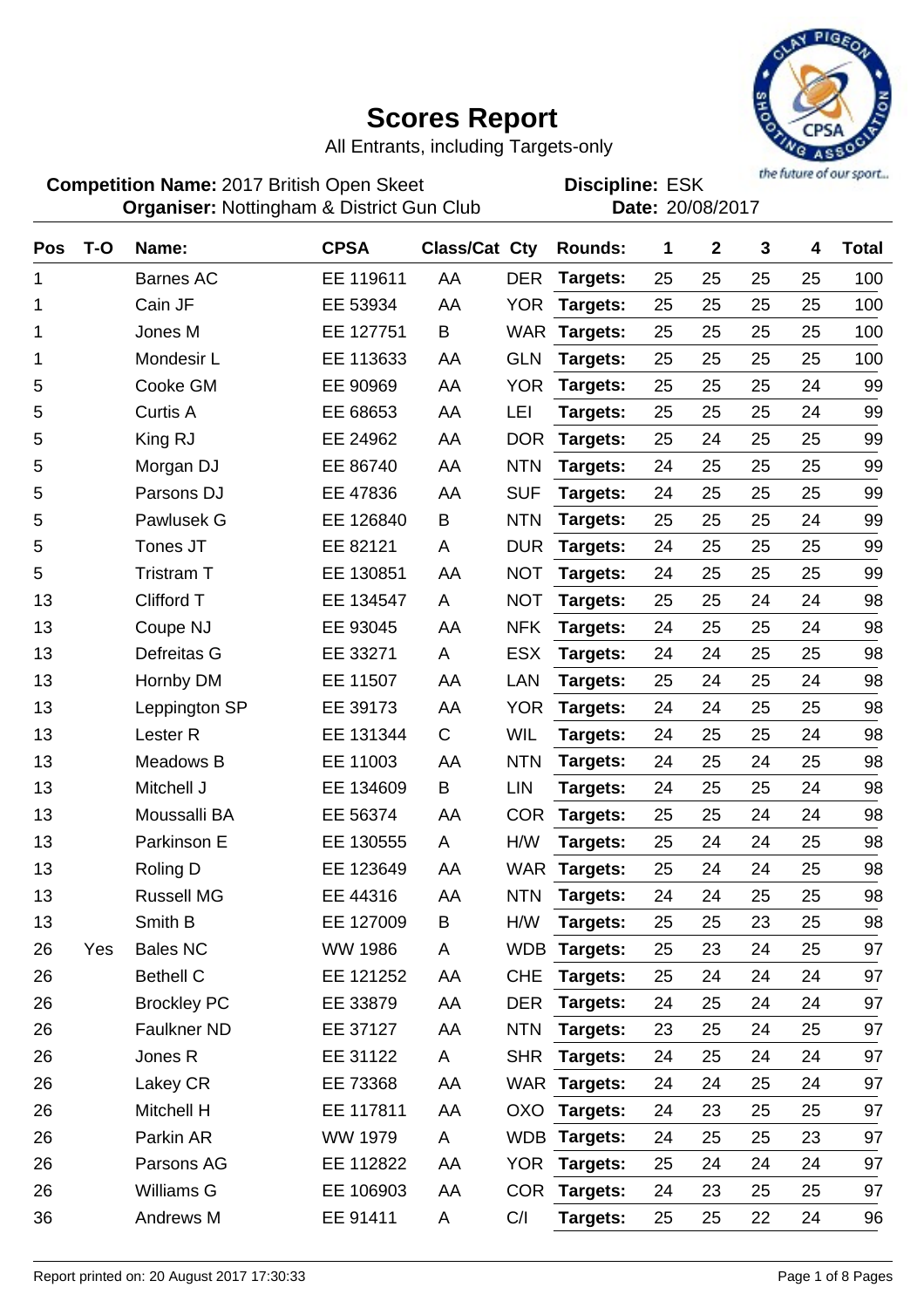

All Entrants, including Targets-only

**Competition Name:** 2017 British Open Skeet **EDIS** Discipline: ESK **Organiser:** Nottingham & District Gun Club **Date:** 20/08/2017

| <b>Pos</b> | $T-O$ | Name:                   | <b>CPSA</b>    | Class/Cat Cty |            | <b>Rounds:</b> | 1  | $\mathbf 2$ | 3  | 4  | <b>Total</b> |
|------------|-------|-------------------------|----------------|---------------|------------|----------------|----|-------------|----|----|--------------|
| 36         |       | Denney H                | EE 118012      | A             | <b>CHE</b> | Targets:       | 23 | 25          | 24 | 24 | 96           |
| 36         |       | Elgie R                 | EE 108772      | AA            | <b>YOR</b> | Targets:       | 24 | 25          | 25 | 22 | 96           |
| 36         |       | Gale S                  | EE 130089      | B             | <b>YOR</b> | Targets:       | 22 | 25          | 25 | 24 | 96           |
| 36         |       | Haley M                 | EE 122716      | Β             | <b>CHE</b> | Targets:       | 25 | 25          | 23 | 23 | 96           |
| 36         |       | Hilton J                | EE 126109      | B             | <b>NOT</b> | Targets:       | 24 | 24          | 25 | 23 | 96           |
| 36         |       | Holmes M                | EE 123694      | AA            | <b>YOR</b> | Targets:       | 25 | 22          | 24 | 25 | 96           |
| 36         |       | Jones C                 | EE 126835      | A             | <b>WAR</b> | Targets:       | 25 | 23          | 24 | 24 | 96           |
| 36         |       | Lawson E                | EE 131024      | $A^*$         | <b>NOT</b> | Targets:       | 23 | 24          | 25 | 24 | 96           |
| 36         |       | Manning RJ              | EE 50249       | Α             | <b>SUF</b> | Targets:       | 23 | 25          | 25 | 23 | 96           |
| 36         |       | Miller JCE              | EE 19676       | Α             | <b>NOT</b> | Targets:       | 25 | 23          | 23 | 25 | 96           |
| 36         |       | Moore DC                | EE 8494        | Α             | <b>LIN</b> | Targets:       | 25 | 23          | 24 | 24 | 96           |
| 36         |       | Moran P                 | EE 111137      | B             | <b>HAM</b> | Targets:       | 23 | 25          | 24 | 24 | 96           |
| 36         | Yes   | Morris CAJ              | EE 103791      | AA            | CAM        | Targets:       | 25 | 24          | 23 | 24 | 96           |
| 36         |       | Morris GL               | <b>WW 1905</b> | A             | <b>WDB</b> | Targets:       | 25 | 22          | 25 | 24 | 96           |
| 36         |       | Moulding G              | EE 123498      | B             | CAM        | Targets:       | 23 | 25          | 24 | 24 | 96           |
| 36         |       | Pinch S                 | EE 128473      | AA            | <b>DER</b> | Targets:       | 24 | 24          | 23 | 25 | 96           |
| 36         |       | <b>Pullin SW</b>        | WW 2480        | A             | <b>WDB</b> | Targets:       | 23 | 25          | 23 | 25 | 96           |
| 36         |       | Simpson J               | <b>IM 173</b>  | AA            | <b>MDB</b> | Targets:       | 25 | 24          | 24 | 23 | 96           |
| 36         |       | Stanton-Hope PL         | EE 118667      | AA            | <b>ESX</b> | Targets:       | 25 | 24          | 24 | 23 | 96           |
| 36         |       | Vickers C               | EE 43770       | A             | <b>CHE</b> | Targets:       | 25 | 24          | 24 | 23 | 96           |
| 36         |       | <b>Walmsley M</b>       | EE 128767      | A             | <b>STA</b> | Targets:       | 24 | 23          | 24 | 25 | 96           |
| 58         |       | <b>Billington D</b>     | EE 9098        | AA            | <b>ESX</b> | Targets:       | 23 | 23          | 25 | 24 | 95           |
| 58         |       | <b>Bowen-Matthews R</b> | <b>IM 57</b>   | B             | <b>MDB</b> | Targets:       | 25 | 23          | 22 | 25 | 95           |
| 58         |       | <b>Collins P</b>        | EE 9784        | A             | <b>YOR</b> | Targets:       | 24 | 24          | 25 | 22 | 95           |
| 58         |       | Common E                | EE 117664      | Α             | <b>NOR</b> | Targets:       | 24 | 24          | 23 | 24 | 95           |
| 58         |       | Cross M                 | <b>IM 140</b>  | A             |            | MDB Targets:   | 24 | 24          | 22 | 25 | 95           |
| 58         |       | Cross S                 | <b>IM 36</b>   | Α             | <b>MDB</b> | Targets:       | 23 | 24          | 24 | 24 | 95           |
| 58         |       | Currie I                | EE 129979      | B             | H/W        | Targets:       | 25 | 23          | 24 | 23 | 95           |
| 58         |       | Dunne J                 | EE 113258      | A             | <b>COR</b> | Targets:       | 24 | 24          | 23 | 24 | 95           |
| 58         |       | English LC              | WW 2429        | Β             |            | WDB Targets:   | 23 | 23          | 24 | 25 | 95           |
| 58         |       | Fallon P                | EE 101569      | A             |            | WAR Targets:   | 25 | 24          | 23 | 23 | 95           |
| 58         |       | Fielding C              | EE 57263       | A             | <b>STA</b> | Targets:       | 24 | 25          | 23 | 23 | 95           |
| 58         |       | Fleming M               | EE 31975       | AA            | HAM        | Targets:       | 23 | 24          | 24 | 24 | 95           |
| 58         |       | Harvey A                | EE 85130       | A             | <b>LIN</b> | Targets:       | 25 | 22          | 23 | 25 | 95           |
| 58         |       | Haworth P               | EE 125393      | B             | LAN        | Targets:       | 24 | 24          | 23 | 24 | 95           |
| 58         |       | Hirons J                | EE 118659      | AA            | LEI        | Targets:       | 23 | 22          | 25 | 25 | 95           |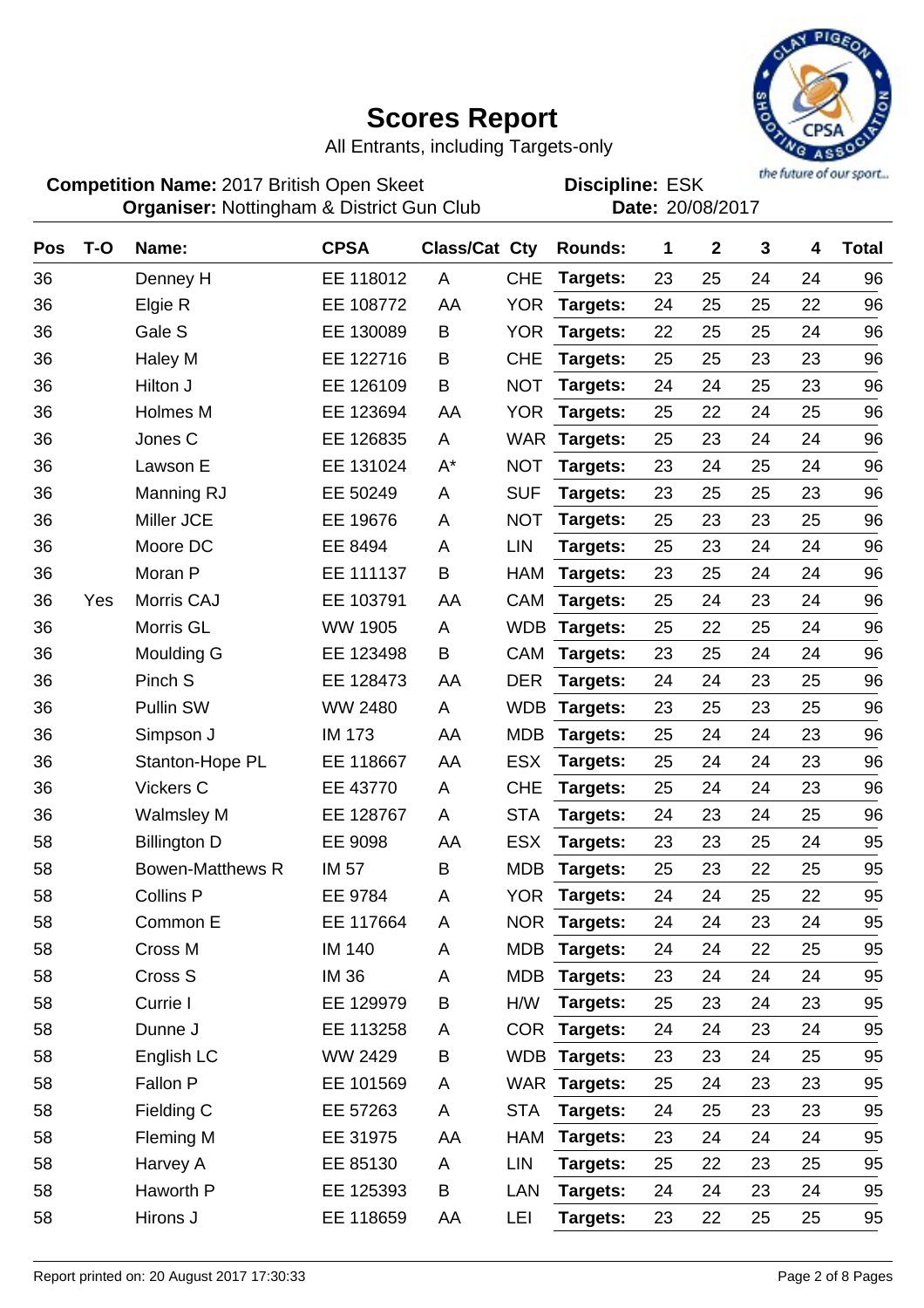

All Entrants, including Targets-only

**Competition Name:** 2017 British Open Skeet **EDIS** Discipline: ESK **Organiser:** Nottingham & District Gun Club **Date:** 20/08/2017

| <b>Pos</b> | $T-O$ | Name:               | <b>CPSA</b>     | Class/Cat Cty |            | <b>Rounds:</b>  | 1  | $\mathbf 2$ | 3  | 4  | <b>Total</b> |
|------------|-------|---------------------|-----------------|---------------|------------|-----------------|----|-------------|----|----|--------------|
| 58         |       | Kibble              | SS 6262         | $\mathsf C$   | SCO        | Targets:        | 22 | 25          | 23 | 25 | 95           |
| 58         |       | Orr <sub>N</sub>    | EE 70648        | Α             | <b>NOT</b> | Targets:        | 22 | 24          | 25 | 24 | 95           |
| 58         |       | Partridge R         | <b>WW 2527</b>  | A             | <b>WDB</b> | Targets:        | 25 | 25          | 22 | 23 | 95           |
| 58         |       | Pegg M              | EE 117926       | B             | <b>DER</b> | Targets:        | 23 | 24          | 23 | 25 | 95           |
| 58         |       | Potts R             | EE 130160       | A             | <b>STA</b> | Targets:        | 22 | 24          | 25 | 24 | 95           |
| 58         |       | <b>Taylor A</b>     | EE 118869       | A             | CAM        | Targets:        | 22 | 24          | 24 | 25 | 95           |
| 58         |       | Wagstaff EJ         | EE 94859        | A             | <b>CHE</b> | Targets:        | 23 | 22          | 25 | 25 | 95           |
| 58         |       | <b>Walker GA</b>    | EE 12546        | B             | H/W        | Targets:        | 23 | 25          | 22 | 25 | 95           |
| 81         | Yes   | <b>Bird RJ</b>      | EE 85382        | Α             | <b>LIN</b> | Targets:        | 24 | 23          | 22 | 25 | 94           |
| 81         |       | <b>Bloomfield P</b> | EE 21500        | AA            | <b>SUF</b> | Targets:        | 22 | 24          | 24 | 24 | 94           |
| 81         |       | <b>Brister M</b>    | EE 87729        | AA            | <b>SUX</b> | Targets:        | 23 | 22          | 25 | 24 | 94           |
| 81         |       | <b>Burton S</b>     | EE 120196       | B             | OXO        | Targets:        | 23 | 23          | 24 | 24 | 94           |
| 81         |       | Challinor J         | WW 2749         | Β             | <b>WDB</b> | Targets:        | 24 | 24          | 22 | 24 | 94           |
| 81         |       | <b>CHURCH J</b>     | <b>NI U988Y</b> | Α             | N/I        | Targets:        | 25 | 24          | 21 | 24 | 94           |
| 81         |       | Cunliffe IJ         | EE 117868       | A             | <b>CHE</b> | Targets:        | 24 | 22          | 24 | 24 | 94           |
| 81         |       | Davies M            | <b>WW 1985</b>  | A             | <b>WDB</b> | Targets:        | 22 | 23          | 24 | 25 | 94           |
| 81         |       | Grice J             | EE 9223         | B             | LEI        | Targets:        | 24 | 23          | 24 | 23 | 94           |
| 81         |       | <b>HESSEN S</b>     | NI U144DD       | AA            | N/I        | Targets:        | 23 | 24          | 22 | 25 | 94           |
| 81         |       | Holliday K          | EE 39408        | Α             | <b>NOT</b> | Targets:        | 24 | 22          | 25 | 23 | 94           |
| 81         |       | Morgan K            | EE 119363       | $\mathsf C$   |            | WAR Targets:    | 24 | 21          | 25 | 24 | 94           |
| 81         |       | Morgan PW           | EE 45405        | $\mathsf C$   | <b>WAR</b> | Targets:        | 21 | 24          | 25 | 24 | 94           |
| 81         | Yes   | Morgan S            | EE 137387       | $A^*$         | <b>WAL</b> | Targets:        | 23 | 24          | 25 | 22 | 94           |
| 81         | Yes   | Nunn SJ             | EE 127134       | B             | <b>SUF</b> | Targets:        | 25 | 23          | 23 | 23 | 94           |
| 81         |       | <b>Pummell DG</b>   | EE 35028        | Β             | <b>ESX</b> | Targets:        | 23 | 22          | 25 | 24 | 94           |
| 81         |       | Ramsden P           | EE 116881       | B             | <b>DEV</b> | Targets:        | 25 | 21          | 24 | 24 | 94           |
| 81         |       | Silvester SJ        | EE 127976       | B             | <b>BER</b> | <b>Targets:</b> | 24 | 22          | 23 | 25 | 94           |
| 81         |       | Spence P            | SS 6081         | Α             |            | UKN Targets:    | 23 | 25          | 24 | 22 | 94           |
| 81         |       | <b>Stewart H</b>    | SS 3008         | A             | <b>UKN</b> | Targets:        | 22 | 23          | 24 | 25 | 94           |
| 81         |       | <b>Tucker RC</b>    | EE 18115        | AA            | LEI        | Targets:        | 22 | 24          | 23 | 25 | 94           |
| 81         |       | Ward A              | EE 114942       | В             | DEV        | Targets:        | 24 | 22          | 23 | 25 | 94           |
| 81         |       | Woods DT            | EE 126508       | B             | <b>SUX</b> | Targets:        | 24 | 24          | 21 | 25 | 94           |
| 104        |       | Adams M             | EE 126882       | В             | CAM        | <b>Targets:</b> | 23 | 22          | 24 | 24 | 93           |
| 104        |       | Armstrong A         | EE 67654        | AA            | <b>DER</b> | Targets:        | 24 | 25          | 22 | 22 | 93           |
| 104        |       | <b>Barnes NJ</b>    | EE 119618       | В             | <b>DER</b> | <b>Targets:</b> | 24 | 24          | 24 | 21 | 93           |
| 104        |       | Caira               | SS 6115         | Α             |            | SCO Targets:    | 25 | 24          | 23 | 21 | 93           |
| 104        | Yes   | Collins MD          | EE 111404       | A             |            | CAM Targets:    | 25 | 22          | 23 | 23 | 93           |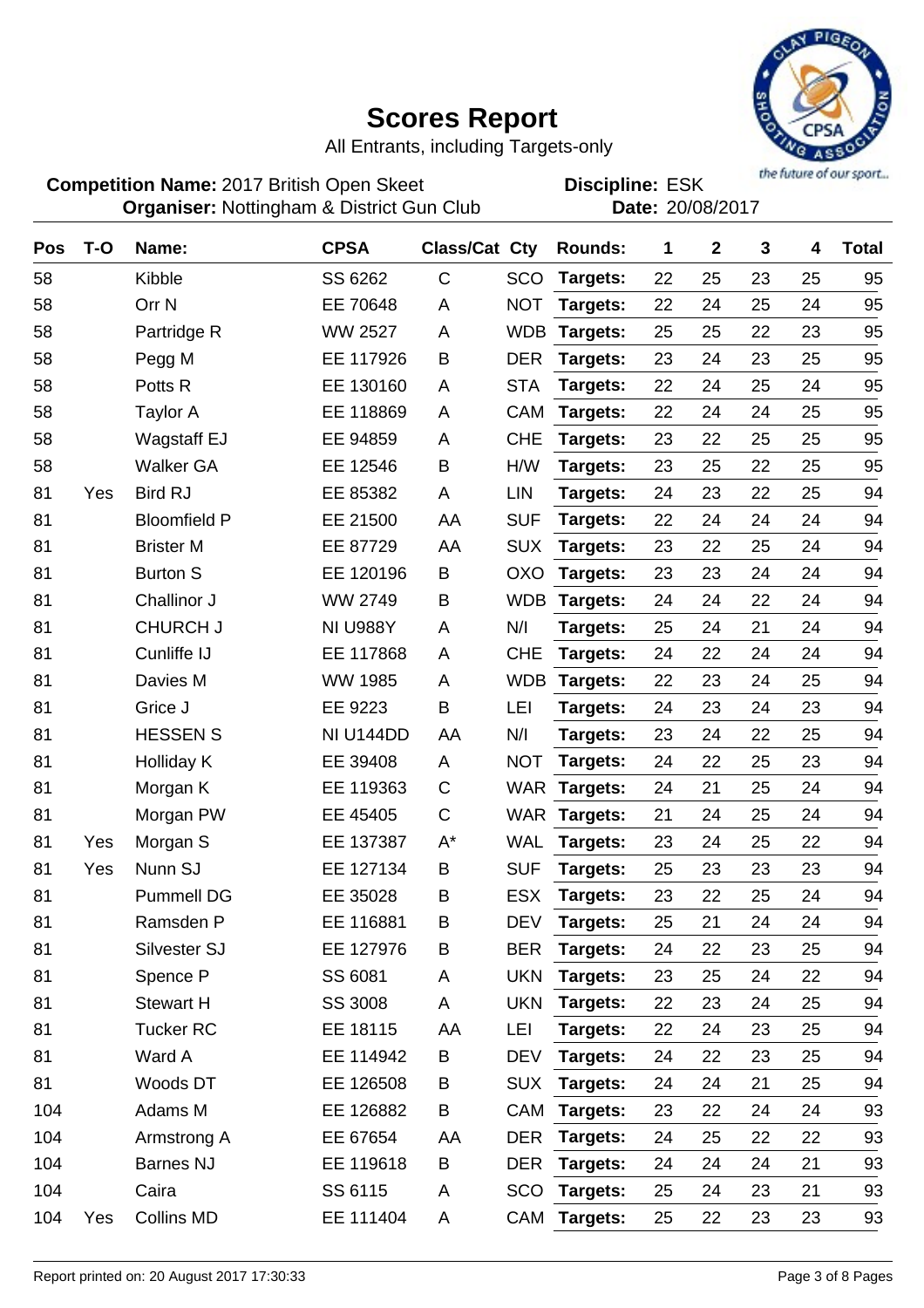

All Entrants, including Targets-only

**Competition Name:** 2017 British Open Skeet **EDIS** Discipline: ESK **Organiser:** Nottingham & District Gun Club **Date:** 20/08/2017

| Pos | $T-O$ | Name:            | <b>CPSA</b>     | Class/Cat Cty |            | <b>Rounds:</b> | 1  | $\mathbf 2$ | 3  | 4  | <b>Total</b> |
|-----|-------|------------------|-----------------|---------------|------------|----------------|----|-------------|----|----|--------------|
| 104 |       | Cook P           | EE 5051         | A             | <b>CAM</b> | Targets:       | 23 | 23          | 24 | 23 | 93           |
| 104 | Yes   | <b>Cundall E</b> | EE 102412       | A             | <b>LIN</b> | Targets:       | 23 | 24          | 23 | 23 | 93           |
| 104 |       | Hayes I          | EE 105434       | Α             | <b>MER</b> | Targets:       | 23 | 24          | 22 | 24 | 93           |
| 104 |       | Hendon DL        | EE 16985        | С             | <b>ESX</b> | Targets:       | 24 | 23          | 22 | 24 | 93           |
| 104 | Yes   | <b>HIBBERT R</b> | ee137504        | B*            | <b>NOT</b> | Targets:       | 25 | 24          | 21 | 23 | 93           |
| 104 |       | Howieson A       | EE 119983       | В             | SCO        | Targets:       | 23 | 22          | 24 | 24 | 93           |
| 104 |       | Jones RP         | EE 51136        | A             | LAN        | Targets:       | 23 | 23          | 23 | 24 | 93           |
| 104 |       | Kingsnorth W     | EE 104958       | B             | <b>BUC</b> | Targets:       | 23 | 25          | 22 | 23 | 93           |
| 104 | Yes   | Last AJ          | EE 87651        | C             | <b>SUF</b> | Targets:       | 23 | 22          | 23 | 25 | 93           |
| 104 |       | Lewis T          | EE 125004       | A             | <b>SHR</b> | Targets:       | 24 | 21          | 24 | 24 | 93           |
| 104 |       | Parker-Smith A   | EE 134524       | C             | H/W        | Targets:       | 23 | 22          | 25 | 23 | 93           |
| 104 |       | Parkinson ITD    | EE 80828        | Α             | H/W        | Targets:       | 22 | 25          | 25 | 21 | 93           |
| 104 |       | Price D          | EE 132757       | C             | <b>NOT</b> | Targets:       | 22 | 23          | 23 | 25 | 93           |
| 104 |       | Russell I        | EE 122908       | B             | <b>NTN</b> | Targets:       | 24 | 23          | 23 | 23 | 93           |
| 104 |       | Sanders LD       | EE 99421        | Α             | H/W        | Targets:       | 24 | 22          | 22 | 25 | 93           |
| 104 |       | Sargeson M       | EE 91605        | A             | <b>CHE</b> | Targets:       | 22 | 23          | 25 | 23 | 93           |
| 104 |       | Shanks E         | EE 122157       | A             | <b>NOR</b> | Targets:       | 23 | 22          | 25 | 23 | 93           |
| 104 |       | Smith GB         | EE 87573        | A             | <b>YOR</b> | Targets:       | 23 | 25          | 22 | 23 | 93           |
| 104 |       | Smith T          | EE 3815         | AA            | H/W        | Targets:       | 21 | 22          | 25 | 25 | 93           |
| 104 |       | Stephens A       | EE 123017       | Α             | <b>COR</b> | Targets:       | 23 | 23          | 22 | 25 | 93           |
| 104 |       | <b>Stewart A</b> | SS 4241         | A             | <b>UKN</b> | Targets:       | 24 | 24          | 20 | 25 | 93           |
| 104 |       | <b>STEWART R</b> | <b>NI U635C</b> | A             | N/I        | Targets:       | 24 | 23          | 22 | 24 | 93           |
| 104 |       | Taylor C         | EE 121302       | B             | <b>KEN</b> | Targets:       | 23 | 22          | 23 | 25 | 93           |
| 104 |       | Vogel S          | EE 128651       | B             | <b>NTN</b> | Targets:       | 24 | 22          | 23 | 24 | 93           |
| 133 |       | Allen S          | EE 112266       | B             | <b>NFK</b> | Targets:       | 25 | 25          | 20 | 22 | 92           |
| 133 |       | Annand V         | <b>EE 28</b>    | B             | LAN        | Targets:       | 23 | 21          | 24 | 24 | 92           |
| 133 |       | <b>Bales H</b>   | WW 2307         | Β             | <b>WDB</b> | Targets:       | 24 | 22          | 23 | 23 | 92           |
| 133 |       | Barr L           | EE 23506        | Α             | LEI        | Targets:       | 24 | 22          | 22 | 24 | 92           |
| 133 | Yes   | <b>Cundall R</b> | EE 104353       | B             | <b>LIN</b> | Targets:       | 22 | 22          | 23 | 25 | 92           |
| 133 |       | Denoon R         | EE 83413        | C             | <b>NOT</b> | Targets:       | 22 | 24          | 24 | 22 | 92           |
| 133 | Yes   | English RC       | <b>WW 1106</b>  | Β             | <b>WDB</b> | Targets:       | 21 | 23          | 25 | 23 | 92           |
| 133 |       | Hill G           | EE 119048       | $\mathsf C$   | LAN        | Targets:       | 23 | 24          | 21 | 24 | 92           |
| 133 |       | Lobley S         | EE 113904       | A             | <b>NTN</b> | Targets:       | 25 | 24          | 20 | 23 | 92           |
| 133 |       | Ludford-Brooks B | EE 125698       | A             | <b>DER</b> | Targets:       | 24 | 23          | 22 | 23 | 92           |
| 133 |       | O'Reilly K       | EE 132027       | A             | <b>CHE</b> | Targets:       | 24 | 22          | 23 | 23 | 92           |
| 133 |       | Pallot G         | EE 112769       | AA            | C/I        | Targets:       | 23 | 23          | 23 | 23 | 92           |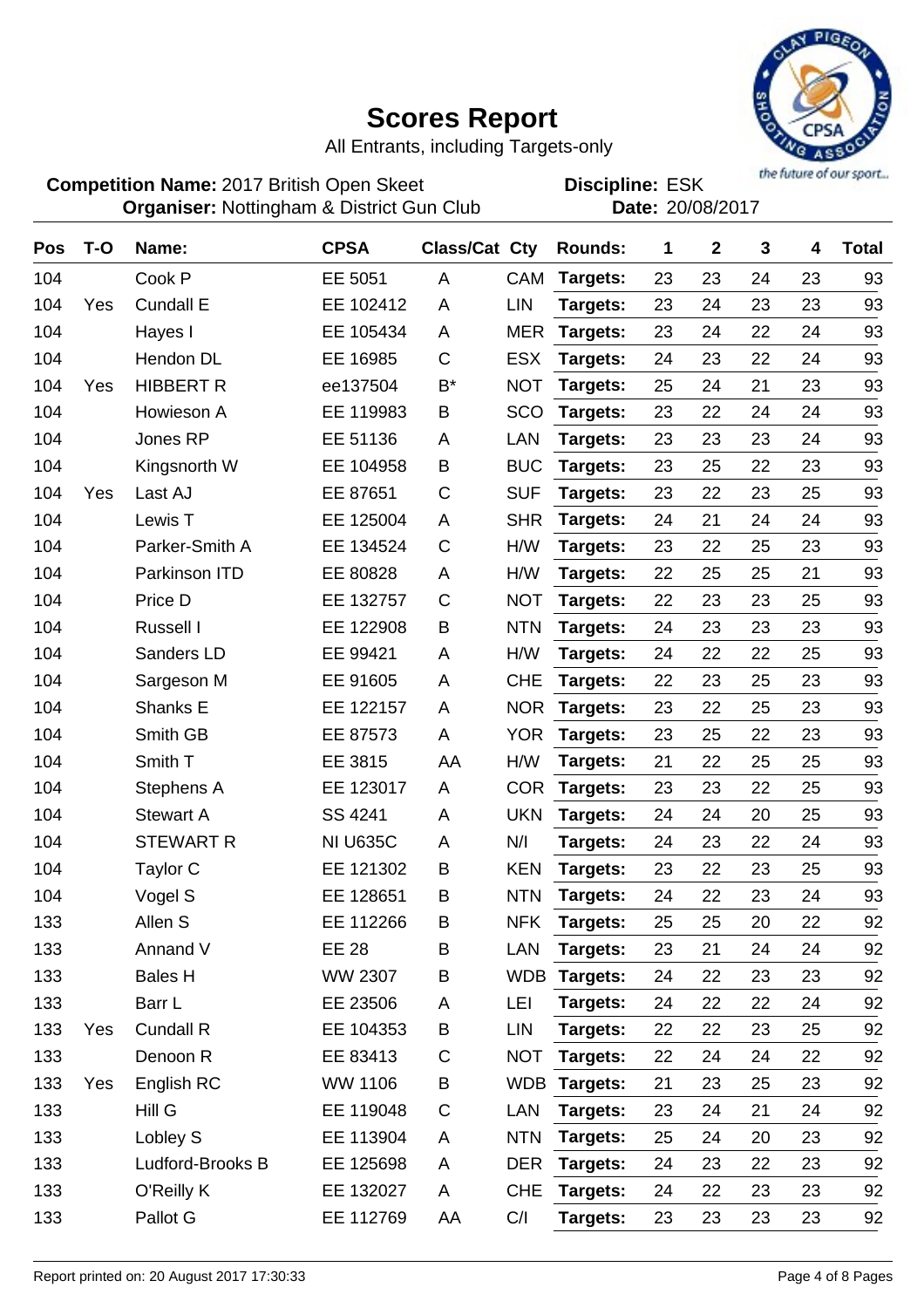

All Entrants, including Targets-only

**Competition Name:** 2017 British Open Skeet **EDIS** Discipline: ESK **Organiser:** Nottingham & District Gun Club **Date:** 20/08/2017

| <b>Pos</b> | T-O | Name:               | <b>CPSA</b>      | <b>Class/Cat Cty</b> |            | <b>Rounds:</b>  | 1  | $\mathbf 2$ | 3  | 4  | <b>Total</b> |
|------------|-----|---------------------|------------------|----------------------|------------|-----------------|----|-------------|----|----|--------------|
| 133        |     | Roe K               | EE 17045         | $\mathsf C$          | <b>DER</b> | Targets:        | 22 | 25          | 24 | 21 | 92           |
| 133        |     | Spooner ID          | EE 63999         | B                    | <b>LIN</b> | Targets:        | 23 | 22          | 23 | 24 | 92           |
| 133        |     | <b>Taylor D</b>     | EE 42961         | A                    | <b>YOR</b> | Targets:        | 24 | 24          | 22 | 22 | 92           |
| 133        |     | Taylor P            | EE 129003        | C                    | <b>YOR</b> | Targets:        | 23 | 23          | 23 | 23 | 92           |
| 133        |     | Wright AW           | EE 100           | B                    | <b>CAM</b> | Targets:        | 24 | 22          | 23 | 23 | 92           |
| 150        | Yes | <b>Badkin MR</b>    | EE 5106          | C                    | <b>DER</b> | Targets:        | 23 | 23          | 24 | 21 | 91           |
| 150        |     | <b>Barette I</b>    | EE 112612        | AA                   | C/I        | Targets:        | 22 | 24          | 22 | 23 | 91           |
| 150        |     | <b>Barratt S</b>    | EE 103421        | C                    | <b>DUR</b> | Targets:        | 25 | 22          | 22 | 22 | 91           |
| 150        |     | <b>Christian M</b>  | EE 122272        | A                    | <b>KEN</b> | Targets:        | 23 | 21          | 23 | 24 | 91           |
| 150        |     | Corkill J           | <b>IM 17</b>     | AA                   | <b>MDB</b> | Targets:        | 23 | 22          | 25 | 21 | 91           |
| 150        |     | Dallas H            | EE 24197         | B                    | <b>KEN</b> | Targets:        | 22 | 25          | 21 | 23 | 91           |
| 150        |     | Fabrizio G          | <b>IM 134</b>    | C                    | <b>MDB</b> | Targets:        | 22 | 25          | 22 | 22 | 91           |
| 150        |     | <b>Flint SG</b>     | EE 86701         | A                    | <b>DER</b> | Targets:        | 21 | 25          | 22 | 23 | 91           |
| 150        |     | Nelson P            | SS 4309          | A                    | <b>UKN</b> | Targets:        | 22 | 24          | 22 | 23 | 91           |
| 150        |     | Nunn J              | EE 127133        | C                    | <b>SUF</b> | Targets:        | 21 | 23          | 23 | 24 | 91           |
| 150        |     | Phypers M           | EE 107822        | AA                   | SOM        | Targets:        | 24 | 24          | 23 | 20 | 91           |
| 150        |     | <b>Rollinson JR</b> | EE 96098         | A                    | <b>YOR</b> | Targets:        | 21 | 23          | 23 | 24 | 91           |
| 150        |     | Savins M            | EE 99006         | B                    | <b>OXO</b> | Targets:        | 22 | 22          | 24 | 23 | 91           |
| 150        |     | Shaw P              | EE 113183        | A                    | <b>YOR</b> | Targets:        | 22 | 21          | 24 | 24 | 91           |
| 150        |     | Tones JT            | EE 19568         | A                    | <b>DUR</b> | Targets:        | 21 | 24          | 22 | 24 | 91           |
| 165        | Yes | Brown PK            | EE 88592         | B                    | <b>NOT</b> | Targets:        | 25 | 24          | 21 | 20 | 90           |
| 165        |     | Ewalt W             | EE 129236        | С                    | <b>YOR</b> | Targets:        | 23 | 21          | 23 | 23 | 90           |
| 165        |     | Hodgkinson G        | EE 127807        | B                    | <b>NOT</b> | Targets:        | 24 | 21          | 23 | 22 | 90           |
| 165        |     | Howard J            | EE 135097        | C                    | <b>BUC</b> | Targets:        | 23 | 23          | 22 | 22 | 90           |
| 165        |     | Johnson C           | EE 128278        | C                    | NFK        | Targets:        | 23 | 21          | 24 | 22 | 90           |
| 165        |     | Lancaster CE        | EE 98359         | A                    |            | YOR Targets:    | 21 | 22          | 22 | 25 | 90           |
| 165        |     | Nicholson H         | EE 133855        | $\mathsf C$          | <b>SUR</b> | Targets:        | 21 | 23          | 22 | 24 | 90           |
| 165        | Yes | Parfrement RA       | EE 123080        | B                    | <b>NOT</b> | Targets:        | 22 | 23          | 22 | 23 | 90           |
| 165        |     | Pope A              | EE 133478        | $\mathsf C$          | <b>YOR</b> | Targets:        | 21 | 21          | 24 | 24 | 90           |
| 165        |     | Savins RL           | EE 126339        | B                    | <b>OXO</b> | Targets:        | 24 | 23          | 22 | 21 | 90           |
| 165        |     | Silvester J         | EE 135254        | B                    | <b>BER</b> | Targets:        | 24 | 23          | 20 | 23 | 90           |
| 165        |     | Vogel K             | EE 127557        | B                    | <b>NTN</b> | Targets:        | 23 | 23          | 22 | 22 | 90           |
| 165        |     | <b>Williams SA</b>  | <b>WW 2381</b>   | B                    |            | WDB Targets:    | 24 | 23          | 20 | 23 | 90           |
| 165        | Yes | WOODS D             | SBS <sub>1</sub> | B                    | <b>SUX</b> | Targets:        | 20 | 23          | 22 | 25 | 90           |
| 179        |     | Allen W             | EE 128356        | A                    | <b>STA</b> | Targets:        | 23 | 22          | 22 | 22 | 89           |
| 179        |     | <b>Babcock C</b>    | EE 129386        | A                    | <b>CHE</b> | <b>Targets:</b> | 24 | 22          | 21 | 22 | 89           |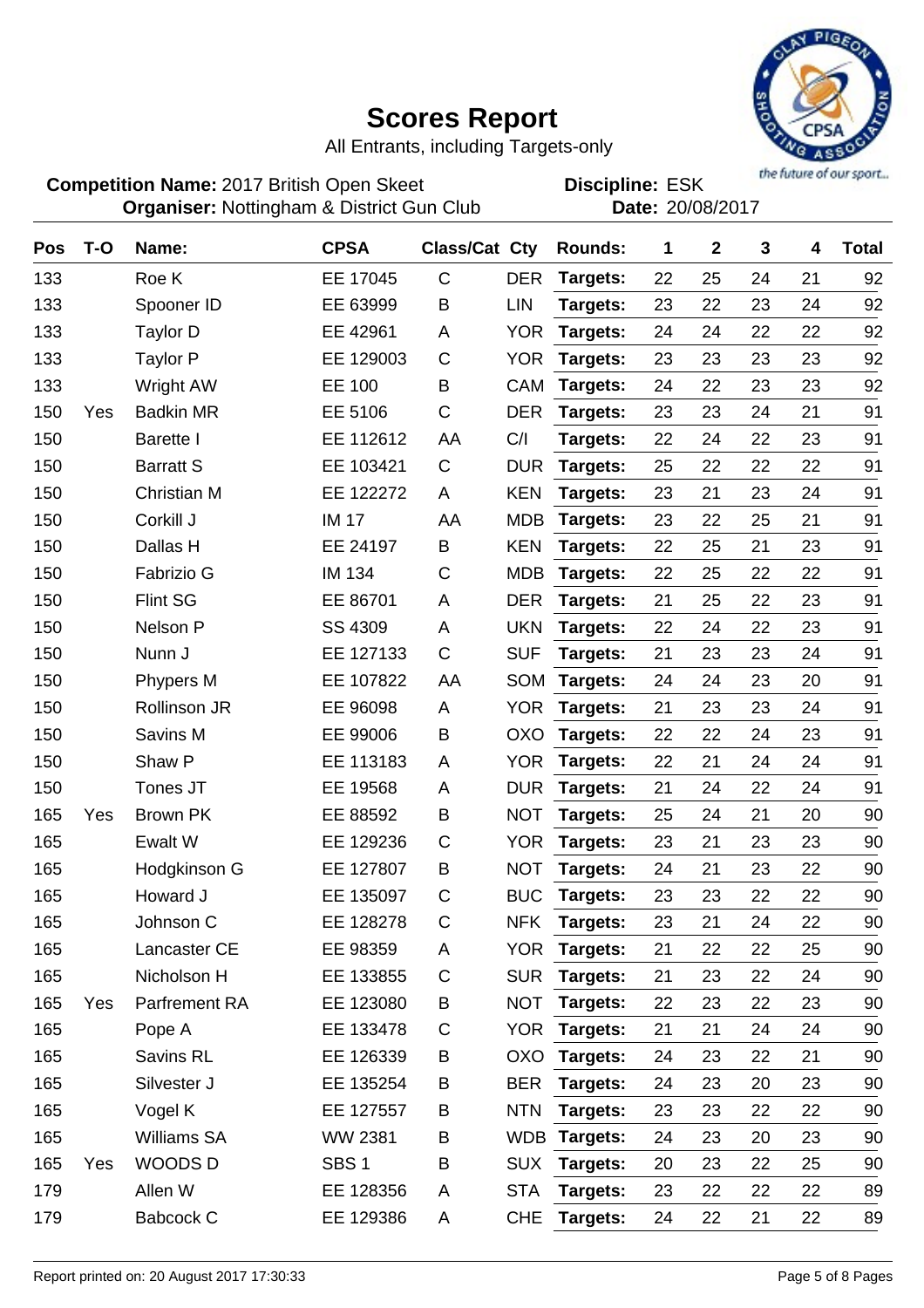

All Entrants, including Targets-only

**Competition Name:** 2017 British Open Skeet **EDIS** Discipline: ESK **Organiser:** Nottingham & District Gun Club **Date:** 20/08/2017

| Pos | $T-O$ | Name:              | <b>CPSA</b>    | <b>Class/Cat Cty</b> |            | <b>Rounds:</b>  | 1  | $\mathbf{2}$ | 3  | 4  | <b>Total</b> |
|-----|-------|--------------------|----------------|----------------------|------------|-----------------|----|--------------|----|----|--------------|
| 179 |       | Biggs J            | EE 22184       | B                    | <b>KEN</b> | Targets:        | 24 | 22           | 20 | 23 | 89           |
| 179 |       | Bone C             | EE 126141      | A                    | LIN        | Targets:        | 24 | 22           | 21 | 22 | 89           |
| 179 |       | De La Cour A       | EE 97437       | AA                   | C/I        | Targets:        | 20 | 22           | 24 | 23 | 89           |
| 179 |       | Denoon H           | EE 131044      | B                    | <b>NOT</b> | Targets:        | 21 | 21           | 23 | 24 | 89           |
| 179 |       | Dixon AL           | EE 123921      | B                    | <b>DER</b> | Targets:        | 25 | 22           | 19 | 23 | 89           |
| 179 |       | <b>Francis EC</b>  | <b>WW 451</b>  | C                    | <b>WDB</b> | Targets:        | 23 | 22           | 22 | 22 | 89           |
| 179 |       | Machin M           | EE 66809       | B                    | <b>CHE</b> | Targets:        | 23 | 23           | 21 | 22 | 89           |
| 179 |       | Peart H            | EE 39125       | B                    | <b>DUR</b> | Targets:        | 22 | 21           | 22 | 24 | 89           |
| 179 |       | Pilcher KDA        | EE 128398      | C                    | <b>CAM</b> | Targets:        | 24 | 20           | 21 | 24 | 89           |
| 179 |       | Simpson M          | EE 134574      | C                    | <b>IOM</b> | Targets:        | 24 | 20           | 20 | 25 | 89           |
| 179 |       | <b>Tavernor DL</b> | WW 2482        | Α                    | <b>WAL</b> | Targets:        | 22 | 24           | 23 | 20 | 89           |
| 179 |       | <b>Taylor WR</b>   | EE 115371      | B                    | <b>YOR</b> | Targets:        | 23 | 23           | 19 | 24 | 89           |
| 179 |       | Thompson R         | EE 108300      | В                    | <b>NOR</b> | Targets:        | 22 | 21           | 23 | 23 | 89           |
| 194 |       | <b>Biggadike N</b> | EE 129911      | C                    | <b>LIN</b> | Targets:        | 19 | 24           | 21 | 24 | 88           |
| 194 |       | <b>Buck S</b>      | EE 134378      | В                    | <b>NFK</b> | Targets:        | 22 | 22           | 21 | 23 | 88           |
| 194 |       | <b>Bulmer B</b>    | EE 66687       | B                    | <b>NTN</b> | Targets:        | 21 | 21           | 23 | 23 | 88           |
| 194 |       | Collington B       | EE 131562      | $\mathsf C$          | LEI        | Targets:        | 21 | 23           | 24 | 20 | 88           |
| 194 |       | Davies JD          | WW 2365        | A                    | <b>WDB</b> | Targets:        | 22 | 20           | 23 | 23 | 88           |
| 194 |       | Ellis R            | EE 130596      | $\mathsf C$          | <b>NOT</b> | Targets:        | 23 | 23           | 21 | 21 | 88           |
| 194 |       | <b>Falkous S</b>   | EE 128170      | $\mathsf C$          | <b>NOR</b> | Targets:        | 22 | 21           | 23 | 22 | 88           |
| 194 |       | Hill P             | EE 119047      | C                    | LAN        | Targets:        | 21 | 21           | 22 | 24 | 88           |
| 194 |       | <b>Hilton SP</b>   | EE 126077      | A                    | <b>NOT</b> | Targets:        | 24 | 24           | 21 | 19 | 88           |
| 194 |       | <b>Irving GJ</b>   | <b>WW 1134</b> | B                    | <b>WDB</b> | Targets:        | 25 | 20           | 22 | 21 | 88           |
| 194 |       | Kibble R W         | SS 2494        | C                    | SCO        | Targets:        | 23 | 24           | 20 | 21 | 88           |
| 194 |       | Parkin JW          | EE 109967      | B                    | <b>DER</b> | <b>Targets:</b> | 23 | 21           | 23 | 21 | 88           |
| 194 |       | Perrin GR          | EE 80755       | A                    | <b>SUF</b> | Targets:        | 23 | 22           | 23 | 20 | 88           |
| 194 | Yes   | <b>Reith DSJ</b>   | EE 86738       | $\mathsf C$          |            | WAR Targets:    | 24 | 22           | 20 | 22 | 88           |
| 194 |       | <b>Rhodes S</b>    | EE 129781      | $\mathsf C$          | <b>YOR</b> | Targets:        | 22 | 24           | 22 | 20 | 88           |
| 194 |       | Settle C           | EE 98502       | AA                   | C/I        | Targets:        | 20 | 24           | 21 | 23 | 88           |
| 194 |       | <b>Shrives BS</b>  | EE 66063       | A                    | <b>NOT</b> | Targets:        | 21 | 22           | 24 | 21 | 88           |
| 194 |       | Walsh MA           | EE 85081       | Β                    | <b>YOR</b> | Targets:        | 23 | 24           | 20 | 21 | 88           |
| 194 | Yes   | Williams JC        | WW 614         | C                    |            | WDB Targets:    | 22 | 24           | 21 | 21 | 88           |
| 213 | Yes   | Cook P             | EE 124089      | B                    | <b>NOT</b> | Targets:        | 21 | 25           | 19 | 22 | 87           |
| 213 |       | <b>Francis DL</b>  | <b>WW 940</b>  | C                    |            | WDB Targets:    | 21 | 20           | 22 | 24 | 87           |
| 213 | Yes   | Gamble M           | EE 131023      | $C^*$                | <b>NOT</b> | Targets:        | 20 | 20           | 22 | 25 | 87           |
| 213 | Yes   | Green DC           | EE 121761      | $\mathsf C$          |            | CAM Targets:    | 21 | 22           | 21 | 23 | 87           |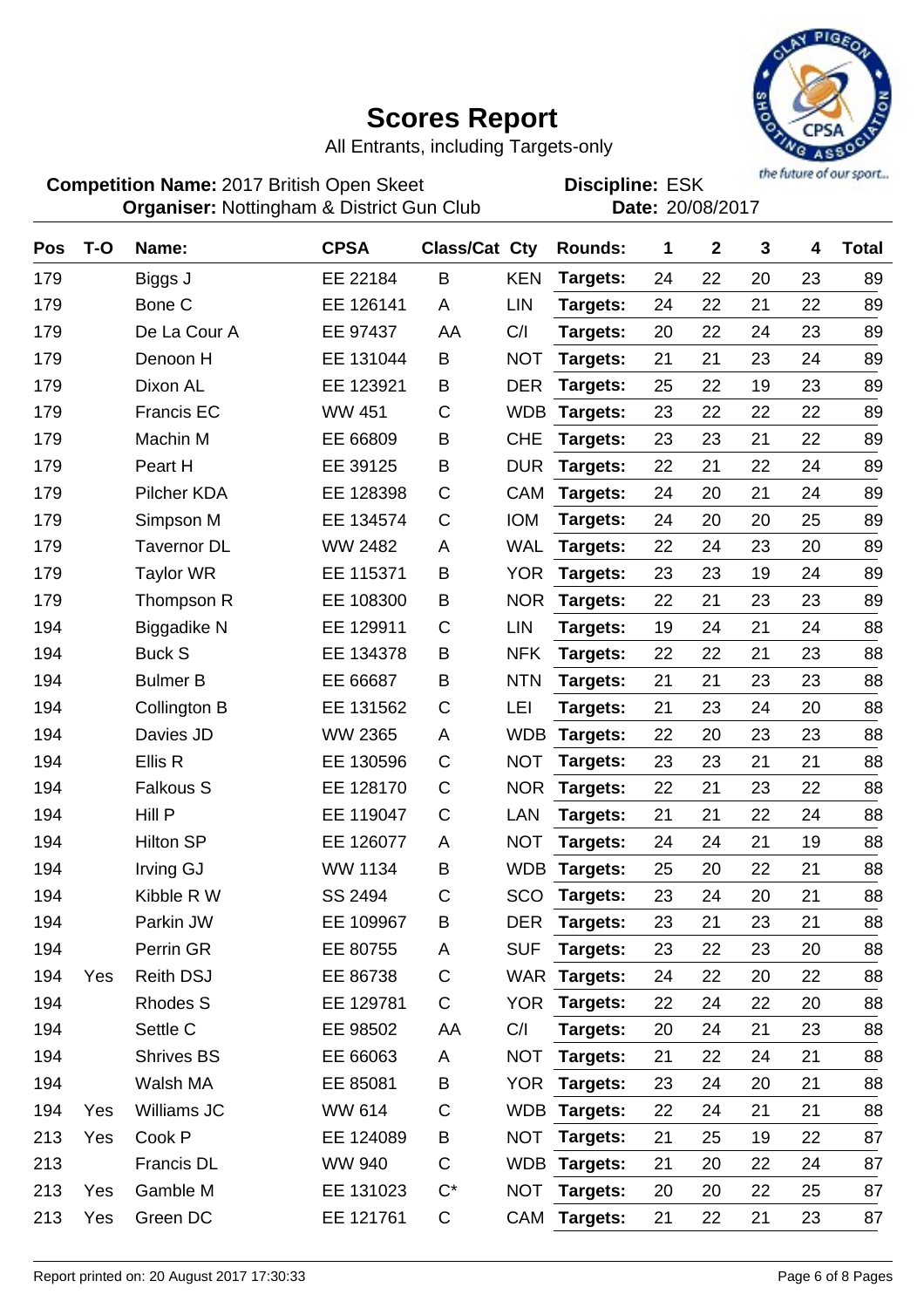

All Entrants, including Targets-only

**Competition Name:** 2017 British Open Skeet **EDIS** Discipline: ESK **Organiser:** Nottingham & District Gun Club **Date:** 20/08/2017

| Pos | $T-O$ | Name:                  | <b>CPSA</b>    | Class/Cat Cty |            | <b>Rounds:</b> | 1  | $\mathbf 2$ | 3  | 4  | <b>Total</b> |
|-----|-------|------------------------|----------------|---------------|------------|----------------|----|-------------|----|----|--------------|
| 213 |       | Howe DJ                | EE 114613      | B             | <b>SOM</b> | Targets:       | 23 | 23          | 20 | 21 | 87           |
| 213 |       | <b>Irving DM</b>       | WW 1940        | B             |            | WDB Targets:   | 22 | 22          | 23 | 20 | 87           |
| 213 |       | Payne G                | EE 128438      | B             | <b>NOR</b> | Targets:       | 22 | 21          | 24 | 20 | 87           |
| 213 |       | <b>Randall TR</b>      | EE 71003       | C             | <b>CAM</b> | Targets:       | 22 | 21          | 20 | 24 | 87           |
| 213 |       | Silvester A            | EE 136577      | B             | <b>BER</b> | Targets:       | 21 | 22          | 23 | 21 | 87           |
| 213 |       | <b>Webster G</b>       | EE 118818      | A             | <b>DER</b> | Targets:       | 23 | 19          | 21 | 24 | 87           |
| 223 | Yes   | Baker J                | EE 132152      | $C^*$         | <b>BUC</b> | Targets:       | 21 | 22          | 23 | 20 | 86           |
| 223 |       | Hall JR                | EE 10460       | C             | <b>YOR</b> | Targets:       | 21 | 18          | 24 | 23 | 86           |
| 223 |       | Mcdonnell PG           | EE 127799      | $C^*$         | <b>WAR</b> | Targets:       | 22 | 19          | 21 | 24 | 86           |
| 223 |       | Spooner <sub>R</sub>   | EE 100857      | B             | H/W        | Targets:       | 22 | 22          | 22 | 20 | 86           |
| 223 |       | <b>Wallace D</b>       | EE 130127      | $C^*$         | <b>HER</b> | Targets:       | 19 | 23          | 20 | 24 | 86           |
| 228 |       | <b>Blacker R</b>       | EE 73033       | AA            | <b>YOR</b> | Targets:       | 22 | 22          | 21 | 20 | 85           |
| 228 |       | <b>Brooker-Smith M</b> | EE 134752      | C             | GLO        | Targets:       | 20 | 21          | 23 | 21 | 85           |
| 228 |       | <b>Bullimore A</b>     | EE 133631      | C             | <b>NOT</b> | Targets:       | 21 | 21          | 21 | 22 | 85           |
| 228 |       | Davies K               | EE 127047      | B             | <b>NOT</b> | Targets:       | 22 | 22          | 21 | 20 | 85           |
| 228 |       | Heslop F               | EE 131363      | B             | <b>YOR</b> | Targets:       | 23 | 20          | 21 | 21 | 85           |
| 228 |       | Lungley HB             | EE 134111      | $\mathsf C$   | <b>SUF</b> | Targets:       | 20 | 21          | 21 | 23 | 85           |
| 228 | Yes   | Moate R                | EE 5036        | $\mathsf C$   | <b>KEN</b> | Targets:       | 23 | 22          | 20 | 20 | 85           |
| 235 |       | Finnemore A            | EE 127940      | $\mathsf C$   |            | WAR Targets:   | 23 | 20          | 22 | 19 | 84           |
| 235 |       | <b>Handley DL</b>      | <b>WW 195</b>  | Α             |            | WDB Targets:   | 21 | 21          | 21 | 21 | 84           |
| 235 |       | Lawrenson S            | <b>WW 2576</b> | B             | <b>WDB</b> | Targets:       | 24 | 20          | 19 | 21 | 84           |
| 235 |       | Pennington H           | EE 126398      | B             | LAN        | Targets:       | 18 | 23          | 21 | 22 | 84           |
| 235 |       | <b>Robinson TR</b>     | EE 90911       | A             | <b>CUM</b> | Targets:       | 20 | 23          | 21 | 20 | 84           |
| 240 |       | Davis T                | <b>IM 172</b>  | C             | <b>MDB</b> | Targets:       | 19 | 23          | 20 | 21 | 83           |
| 240 |       | Fabrizio P             | IM 13          | C             | MDB        | Targets:       | 20 | 21          | 24 | 18 | 83           |
| 240 |       | Maney I                | EE 125208      | $\mathsf C$   | <b>STA</b> | Targets:       | 22 | 20          | 20 | 21 | 83           |
| 240 | Yes   | Smith PA               | EE 94721       | B             | H/W        | Targets:       | 20 | 22          | 20 | 21 | 83           |
| 240 |       | Stevens AJ             | WW 1622        | Β             |            | WDB Targets:   | 22 | 22          | 18 | 21 | 83           |
| 245 |       | Papadopoulos A         | EE 135355      | C             | <b>YOR</b> | Targets:       | 21 | 19          | 23 | 19 | 82           |
| 246 |       | <b>Bavington A</b>     | EE 120890      | $\mathsf C$   | LEI        | Targets:       | 21 | 19          | 19 | 22 | 81           |
| 246 |       | Kingsnorth M           | EE 104959      | $\mathsf C$   | <b>BUC</b> | Targets:       | 22 | 23          | 15 | 21 | 81           |
| 248 |       | Hillyer JT             | EE 44892       | Α             | <b>NTN</b> | Targets:       | 20 | 19          | 20 | 21 | 80           |
| 249 |       | Hancock P              | EE 109234      | B             | <b>YOR</b> | Targets:       | 21 | 19          | 20 | 19 | 79           |
| 250 |       | Markham R              | EE 117277      | B             | <b>NTN</b> | Targets:       | 20 | 21          | 19 | 18 | 78           |
| 251 |       | <b>Tyson DE</b>        | EE 115461      | $\mathsf C$   |            | CUM Targets:   | 19 | 17          | 17 | 21 | 74           |
| 252 |       | <b>Elwell RL</b>       | EE 115787      | $\mathsf C$   |            | CUM Targets:   | 21 | 17          | 15 | 18 | 71           |